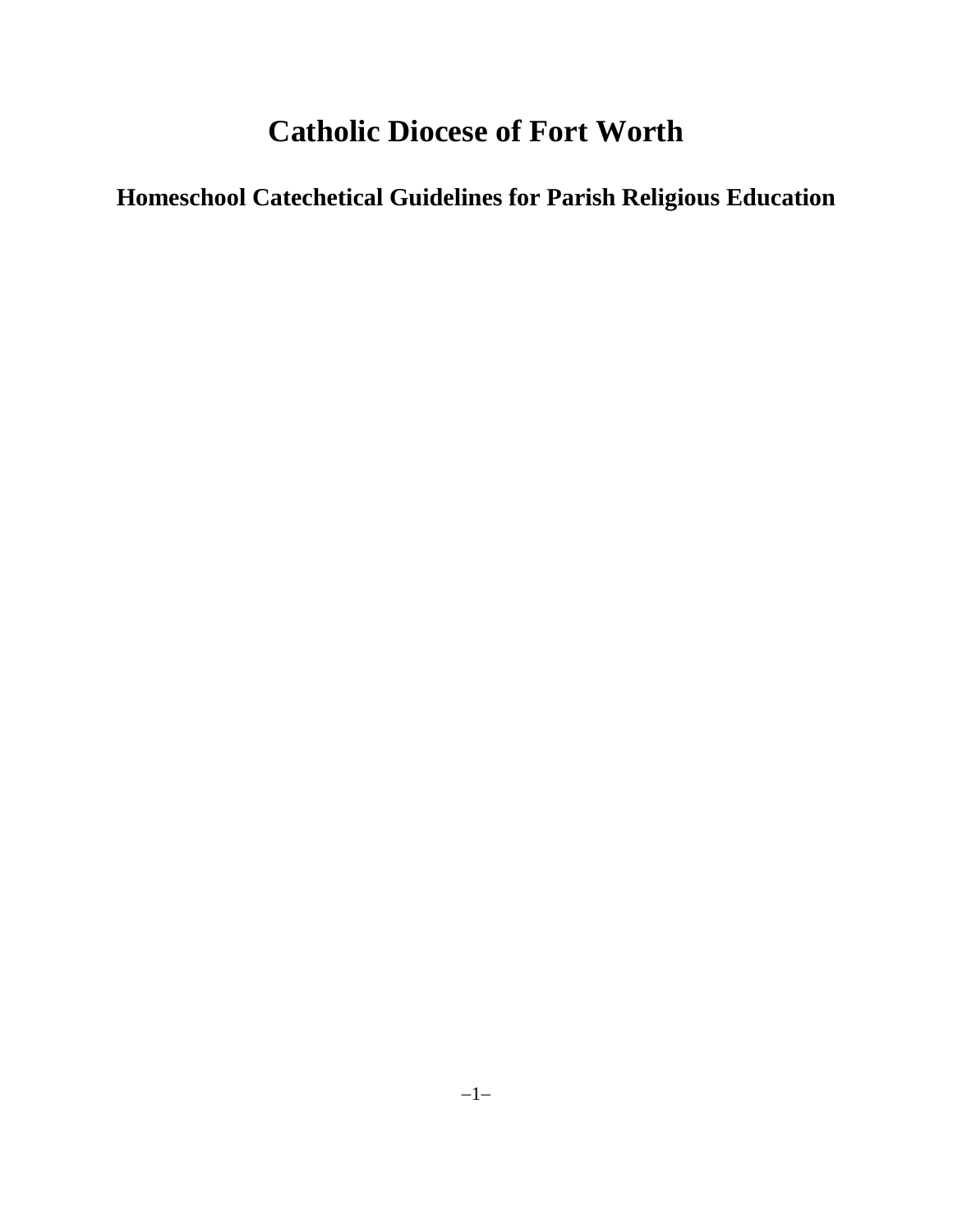## **Important Catechetical Documents**

Key Catechetical documents of the Church appropriate for the ministry of Catechesis.

| BT          | Basic Teachings for Catholic Religious Education<br>National Conference of Catholic Bishops, USCC, 1973.          |
|-------------|-------------------------------------------------------------------------------------------------------------------|
| <b>CCC</b>  | Catechism of the Catholic Church Libreria Vaticana Editrice,<br>2000. (2nd Ed.)                                   |
| CE          | Declaration of Christian Education Vatican II, 1965.                                                              |
| <b>CT</b>   | Catechesi Tradendae Pope John Paul II, Apostolic Exhortation,<br>1979.                                            |
| DV          | Dei Verbum (On Sacred Scripture) Vatican II, 1965                                                                 |
| EN          | On Evangelization In the Modern World Pope Paul VI, 1975.                                                         |
| EV          | The Gospel of Life Pope John Paul II, 1995.                                                                       |
| <b>GCD</b>  | The General Catechetical Directory<br>Sacred Congregation for the Clergy, 1971                                    |
| <b>GDC</b>  | The General Directory for Catechesis<br>Sacred Congregation for the Clergy, 1997                                  |
| <b>GDCM</b> | Guidelines for Doctrinally Sound Catechetical Materials<br>USCC, Publication 419-8, November 21, 1990.            |
| <b>GMD</b>  | Go and Make Disciples: National Catechetical Directory<br>National Conference of Catholic Bishops, USCC, 1979     |
| <b>NDC</b>  | National Directory for Catechesis: United States Conference of<br>Catholic Bishops, 2006                          |
| <b>RCIA</b> | Rites of Christian Initiation of Adults<br><b>USCC, 1988</b>                                                      |
| <b>ST</b>   | The Splendor of Truth<br>(Veritatis Splendor) Pope John Paul II, August 5, 1993                                   |
| <b>TJD</b>  | To Teach As Jesus Did<br>National Conference of Catholic Bishops, USCC, 1972.                                     |
| <b>TCCC</b> | The Catechism of the Catholic Church and the Craft of<br>Catechesis, Morgan, Willey, Coinet, Ignatius Press, 2008 |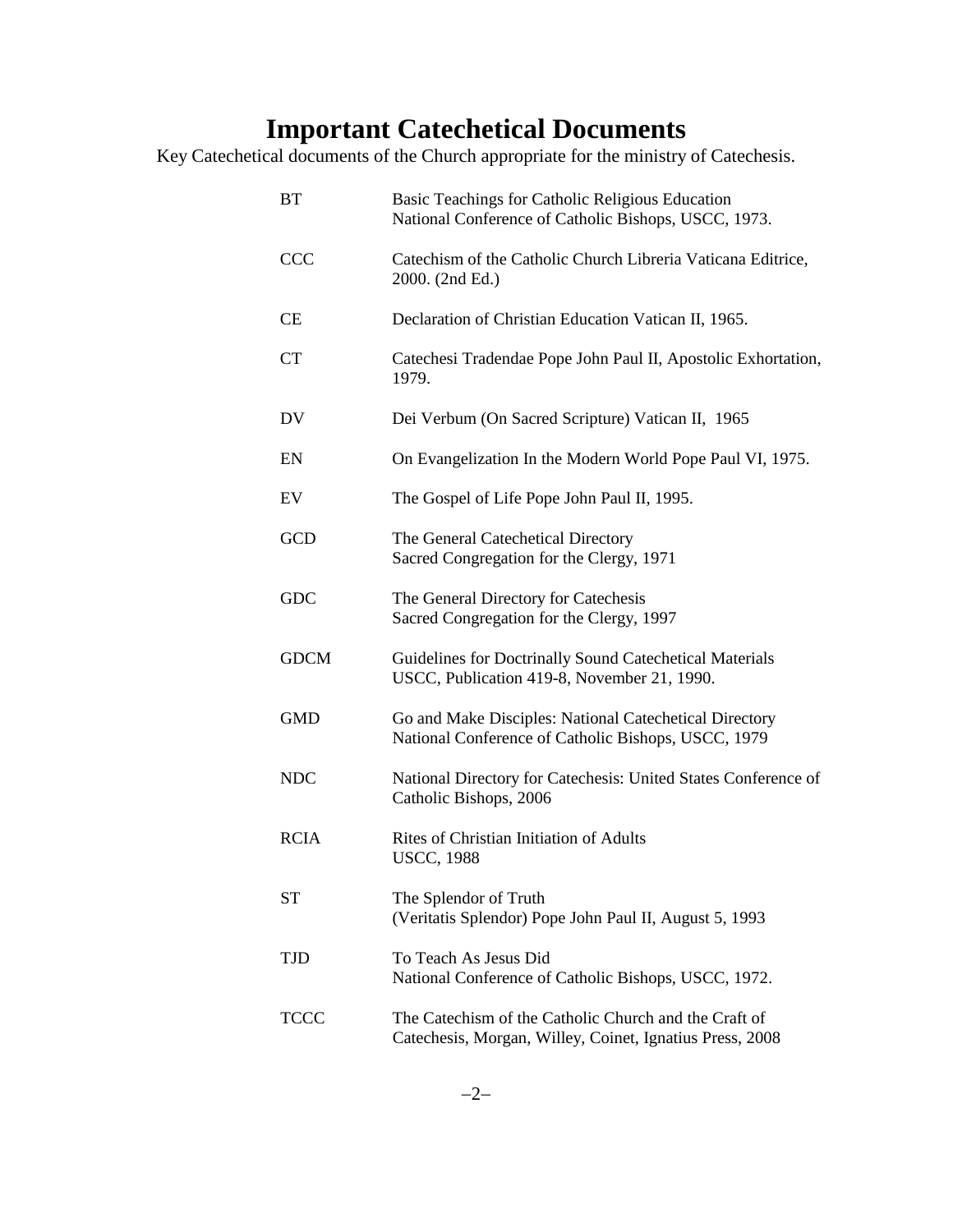### **Introduction**

Catechesis refers to "the whole of the efforts within the Church to make disciples, to help people to believe that Jesus is the Son of God, so that believing they might have life in his name, and to educate and instruct them in this life and thus build up the Body of Christ" (*On Catechesis in Our Time,* 1). Catechesis includes, but is not limited to, intentional instruction. It is "an education of children, young people, and adults in the faith which includes especially the teaching of Christian doctrine" (*CT,* 18).

"Catechesis is the responsibility of the entire Christian community" (Congregation for the Clergy *General, Directory for Catechesis, 220).* The environment and means for catechetical activity varies and is realized in many communities: family, parish, Catholic Schools, Christian associations and movements and small faith communities where faith is initiated and continued throughout a person's lifetime. Catechesis "is a fundamental ecclesial service, indispensable for the growth of the Church. It is not an action which can be realized in the community on a private basis or by purely personal initiative. The ministry of catechesis acts in the name of the Church by its participating in the mission" (*GDC,* 219).

## **Foundational Catechetical Principles for Catholic Home Schooling**

St. John Paul II has challenged us to a new evangelization in which the family becomes a sign of Christ in the world and a privileged place of His presence and action. As the *Catechism of the Catholic Church (1657)* reminds us, the home "is therefore the first school of Christian life and a 'school for human enrichment.' Here one learns endurance and the joy of work, fraternal love, generous - even repeated - forgiveness, and above all divine worship in prayer and the offering of one's life."

Parents are called to impart godly values and to educate their children at home. "Parents receive in the sacrament of Matrimony 'the grace and the ministry of the Christian education of their children,' to whom they transmit and bear witness to human and religious values. This educational activity which is both human and religious is a 'true ministry'" (*GDC, 227*).

Many Catholic families are responding to this call of renewal by teaching their children at home.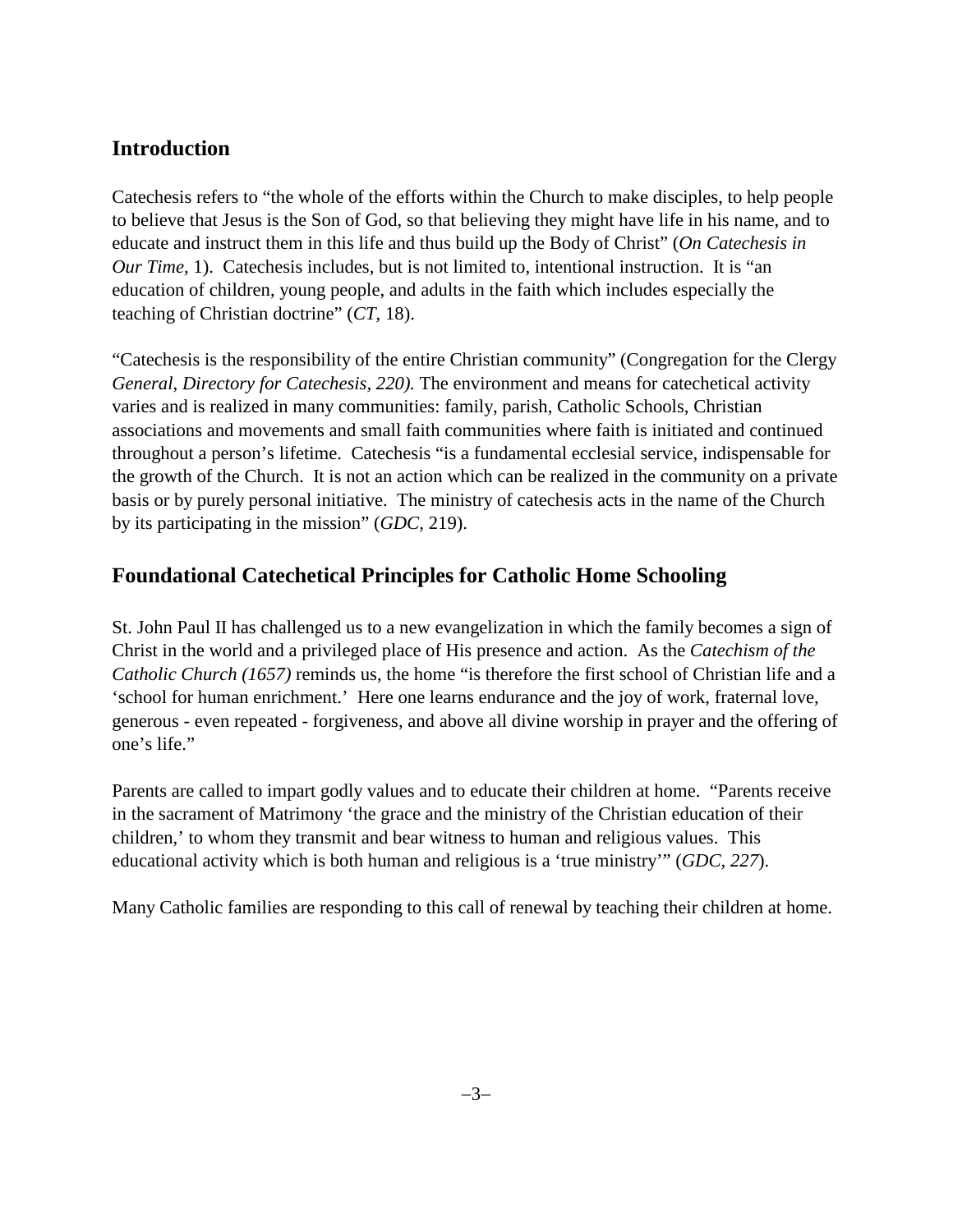#### **Catechesis in the Home**

The Church recognizes that "Parents have the first responsibility for the education of their children. They bear witness to this responsibility first by creating a home where tenderness, forgiveness, respect, fidelity, and disinterested service are the rule. The home is well suited for education in the virtues" *(CCC*, 2223). In his 1994 *Letter to Families, Blessed* John Paul II wrote: "Parents are the first and most important educators of their own children, and they also possess a fundamental competence in this area; they are educators because they are parents" (*16*).

"The family catechetical activity has a special character, which is in a sense irreplaceable." This special character has been rightly stressed by the Church, particularly by the Second Vatican Council. "Family catechesis therefore precedes, accompanies and enriches all other forms of catechesis..; 'the Church of the home' remains the one place where children and young people can receive an authentic catechesis" (*CT, 68*).

The religious education of children by means of home schooling is a method of catechetical instruction and, while equal in content and goals, is different in structure from both Parish Religious Education and Catholic School Education. Parents who home school their children are able to gauge their lessons to each child's strengths and weaknesses and are able to incorporate them throughout the day and "talk of them when (they) sit in (their) house(s), and when (they) walk by the way, and when (they) lie down, and when (they) rise" (Dt 6:6-7).

Among the variety of circumstances which might lead a family to choose home schooling in religious education are separation and divorce, families with two parents who work, rural situations and transportation difficulties.

### **Two Specific Distinctions of Homeschooling with respect to Religious Education**

When one speaks of homeschooling within a parish religious education context it typically refers to models:

**One:** The first model refers to a traditional Homeschool family that involves child/children receiving direct academic and religious instruction (catechetical formation) by their parents at home or through the assistance of an academic cooperative. The parents in this situation choose to continue their child/children's religious education formation at home instead of participating in the local parish religious education program.

Parents under this model would communicate with the Pastor and the parish Director of Religious Education about their desire to continue to teach the Catholic faith to their children at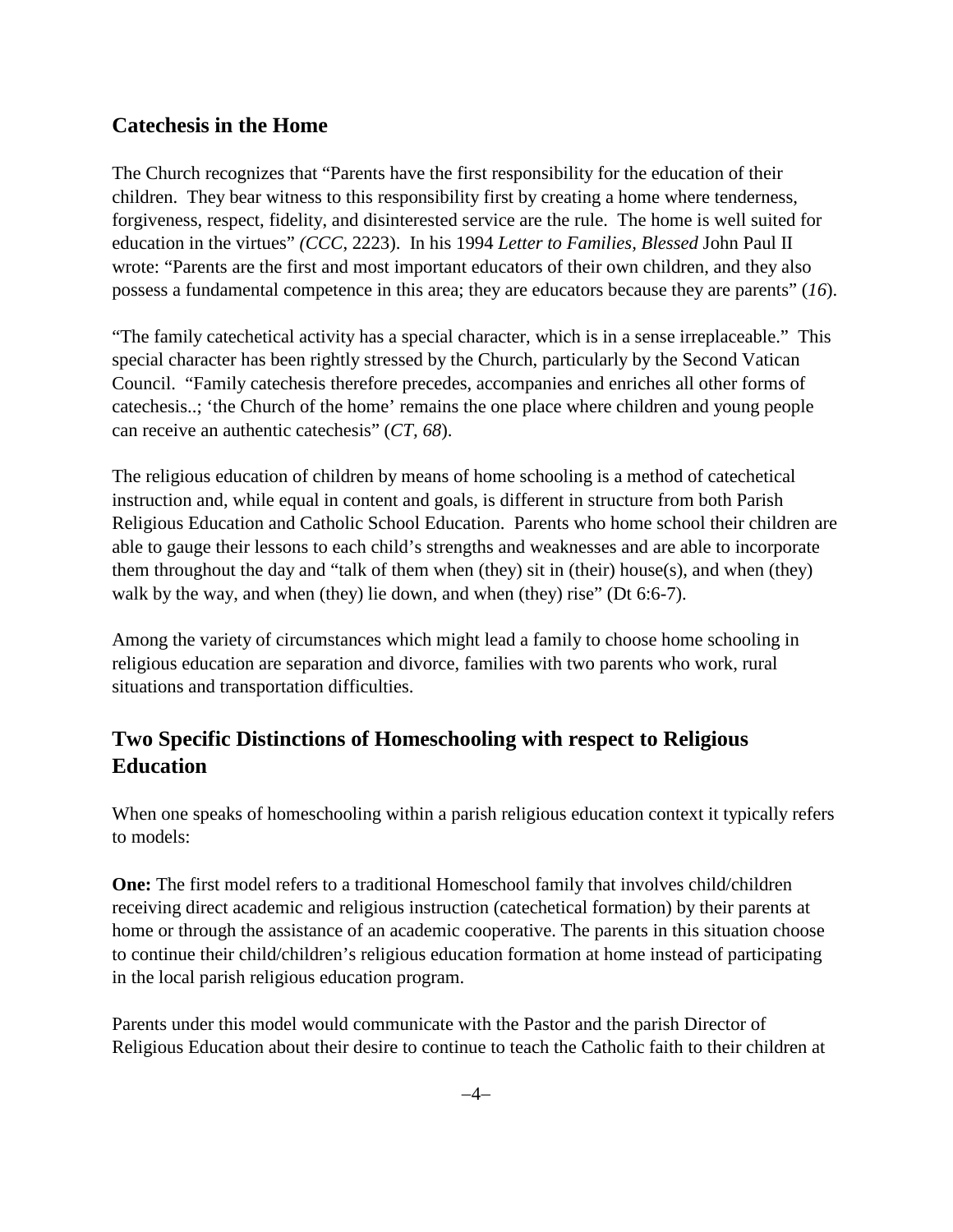home. In light of the religious education program offered by the parish parents would be required in good faith to provide a sample of their religious education curriculum to make sure it aligns with current Diocesan catechetical standards.

**Two:** The second model refers to a Homeschool family who typically sends their child/children to a public school and chooses to homeschool their child in religious education instead of participating in the parish religious education program.

Parents under this model would communicate with the Pastor and the Parish Director of Religious Education about their desire to teach the Catholic faith to their children. Parents would be required to explain and outline the reason(s) why they want to homeschool their child/children in religious education at home instead of participating in the religious education program.

## **Collaboration of Parents, the Church and the Parish**

The USCCB in "To Teach as Jesus Did" (52) states, "While it was relatively easy in more stable times for parents to educate their children and transmit their values to them, the immense complexity of today's society makes this a truly awesome task. Without forgetting, then, that parents are the first to communicate the faith to their children and to educate them, the Christian community must make a generous effort today to help them fulfill their duty."

This point is made in light of the principle of subsidiarity, according to which "a community of a higher order should not interfere in the internal life of a community of a lower order, depriving the latter of its functions, but rather support it in case of need and help to co-ordinate its activity with the activities of the rest of society, always with a view to the common good" (*CCC, 1883*).

The Church is obliged to assist parents in their responsibility to ensure faith formation for their children which traditionally has taken place in Parish Schools of Religion or the Catholic Schools. The Church, at the Diocesan and parish levels, should do everything possible to assist parents in implementing their right to home school. The local church should assist parents in their responsibility to ensure faith formation for their children. Recognizing that the home is a worthy and viable place for the ministry of Catholic Education, the Diocesan and local church must affirm and support Catholic home schooling families. "Encouragement must also be given to the individuals or institutions that, through person-to-person contacts, through meetings, and through all kinds of pedagogical means, help parents to perform their task. The service they are doing to catechesis is beyond price" (*CT, 68*).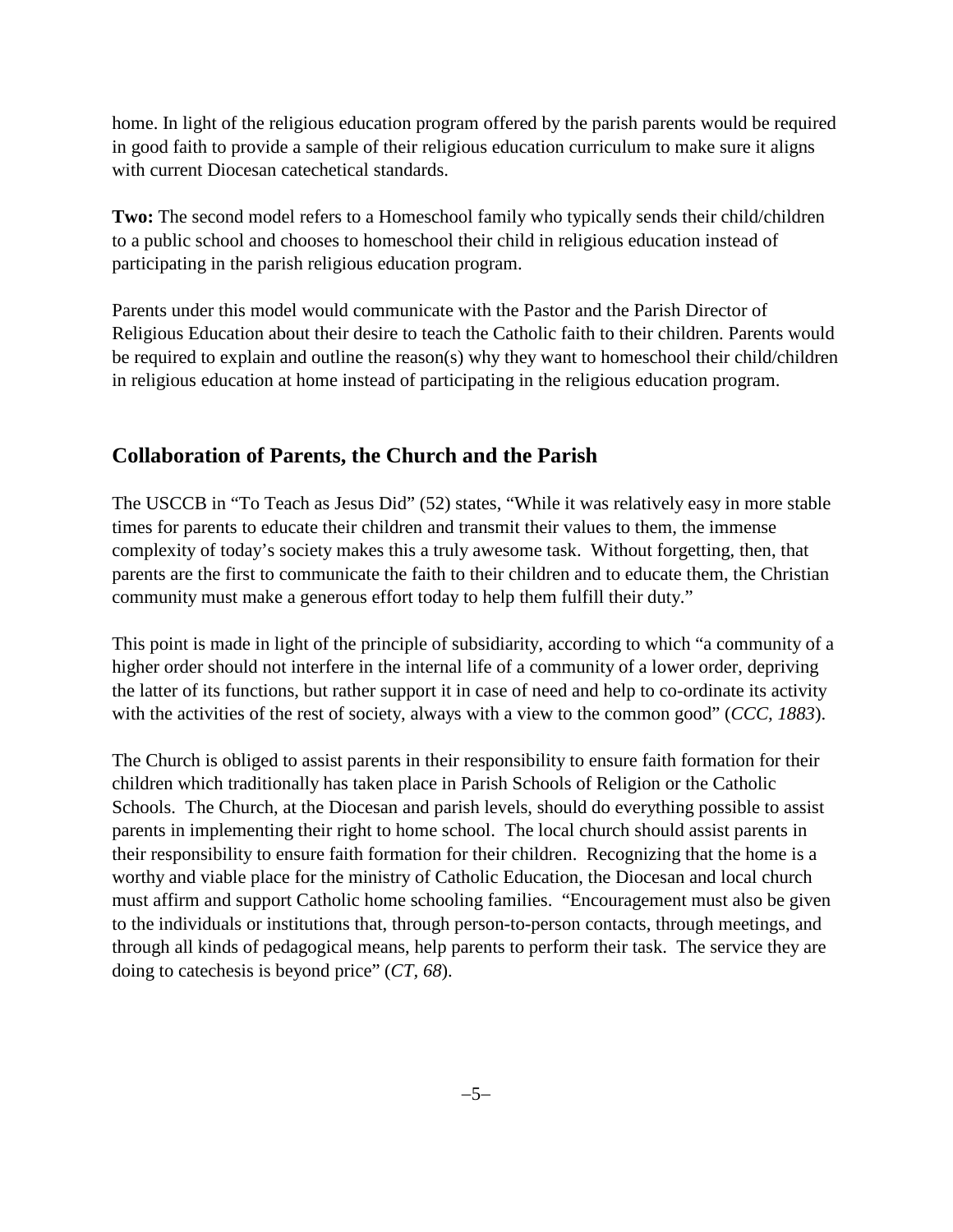### **The Role of the Teaching Church**

While parents are the primary educators of their children, they are not the sole educators. The Church is Mother and Teacher. The Bishop is the chief catechist in a Diocese and "it is the responsibility of the diocesan Bishop to issue norms concerning catechesis and to make provision that suitable instruments for catechesis are available" (*Canon 775, 1*). The Code of Canon Law continues to say that Pastors have the responsibility for sacramental preparation and all catechesis so that the faith of the faithful becomes living, explicit, and productive through formation in doctrine and the experience of Christian living (*Summation, Canons 843 2, 773; 777*).

The Church places a high priority on the formation of catechists for the service of catechesis. The General Directory for Catechesis states that "diocesan pastoral programs must give absolute priority to the formation of lay catechists" (234). Catechists need to be prepared and participate in continuing education (*Canon 780*). For these reasons, the Catholic Diocese of Fort Worth invites parents to avail themselves of various programs and courses offered through the Diocesan Department of Catechesis, especially participation in the St. Francis De Sales Catechists Formation Program which addresses formation in Catechesis, Sacred Scripture, doctrine, liturgy, methods, content and curriculum, the Catechumenate etc.

#### **General Diocesan Guidelines**

The Catholic Diocese of Fort Worth has written the following guidelines for its partnership with families who choose to home school.

- 1. The Catholic Diocese of Fort Worth considers Home Schooling in religious education as a viable option along with the Catholic school and the Parish Religious Education Program.
- 2. Home school families must be registered members of their parish and make the Pastor aware of their intent to home school.
- 3. The full name, address, date of birth and current grade level of each child being home schooled must be submitted to the Parish Director of Religious Education in order to maintain appropriate and accurate records.
- 4. Each child from kindergarten through twelfth grade is to receive appropriate religious instruction of at least one hour per week if not more.
- 5. Parents may use any Catechetical textbook(s) on the approved Diocesan Department of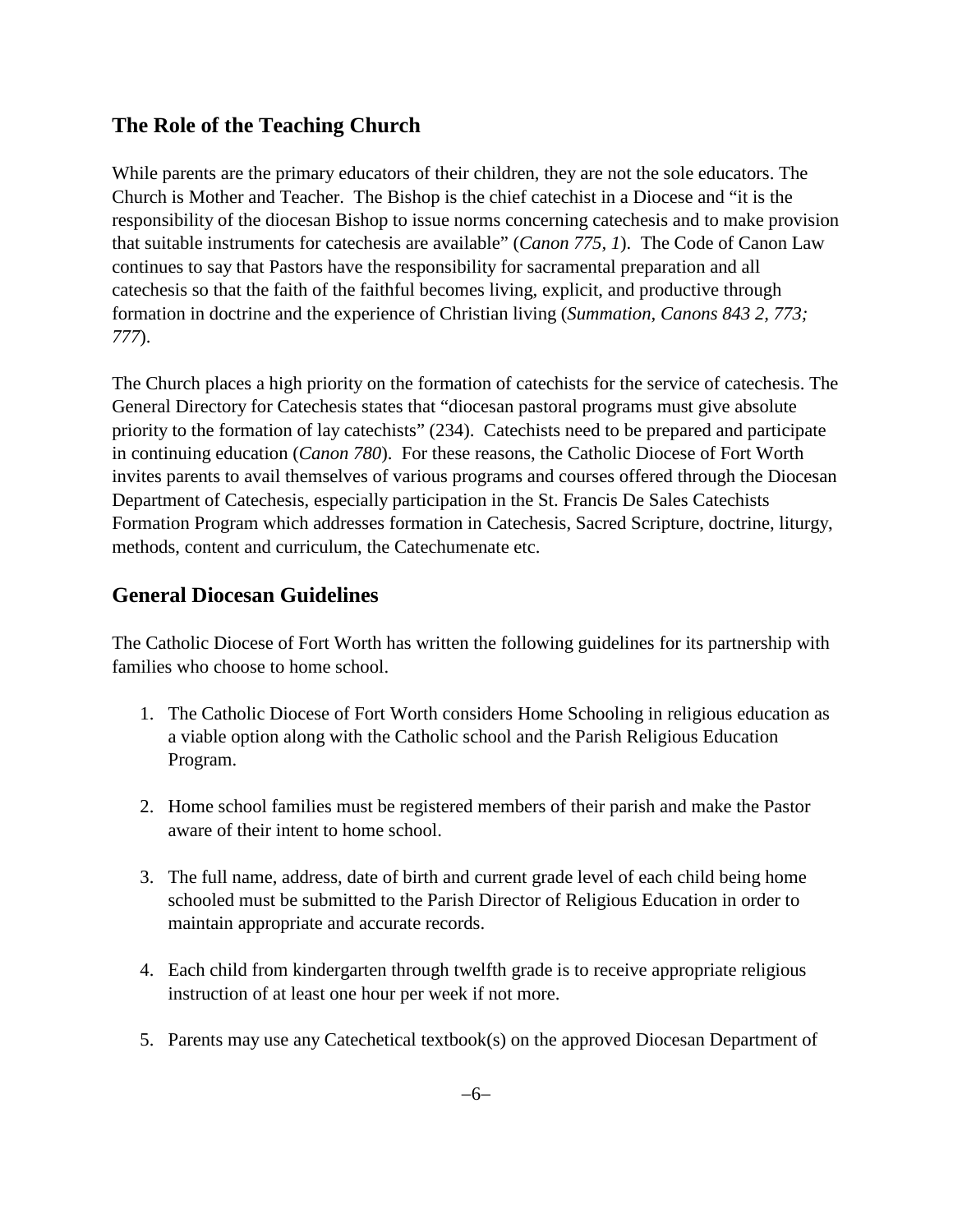Catechesis Religious Education textbook list and or an approved resource under the USCCB Catechism Ad-Hoc Committee. Parents are encouraged to use those series adopted by the Parish Religious Education Program.

- 6. Parents may use supplemental texts as long as they have been reviewed by the Pastor or DRE to comply with the teachings of the Catholic Church i.e. the Catechism of the Catholic Church.
- 7. Parents home schooling their children are encouraged but not required to attend Parish Religious Education In-Service programs.
- 8. Parents home schooling their children are encouraged to seek assistance from the Parish D.R.E. or C.R.E. when particular questions or needs arise.
- 9. Children, along with their parents, are welcome and encouraged to participate in the Holy Sacrifice of the Mass especially when special Masses for children are scheduled.
- 10. Each parish should provide home school families with a list of all catechetical, liturgical and pastoral activities available to them and their children.
- 11. A Catechetical assessment will be required of all and any child who is being homeschooled in religious education in order to gauge the students' catechetical development for the following catechetical year. This assessment typically involves use of Sacred Scripture, the Catechism of the Catholic Church and the current religious education text used within the parish catechetical process. **Note: examples of catechetical assessments can be obtained via the Department of Catechesis.**

#### **Sacramental Preparation Guidelines**

One of the most important duties of the Pastor is to ensure that children are properly prepared for the reception of the Sacraments of Penance, Holy Eucharist and Confirmation by means of catechetical formation given over an appropriate period of time (*Canon, 777*). The Pastor, Pastoral Administrator or DRE of a parish shall have the responsibility of ensuring that the sacramental preparation of children is both adequate and in conformity with the teachings of the Catholic Church (Magisterium) and shall determine, in consultation with the parents, a child's readiness for these Sacraments.

1. Children may not receive the sacraments of initiation (First Reconciliation, First Holy Communion) prior to the age of reason (7-8 years of age) unless given permission by the appropriate ecclesiastical authority after a careful catechetical assessment. They must also